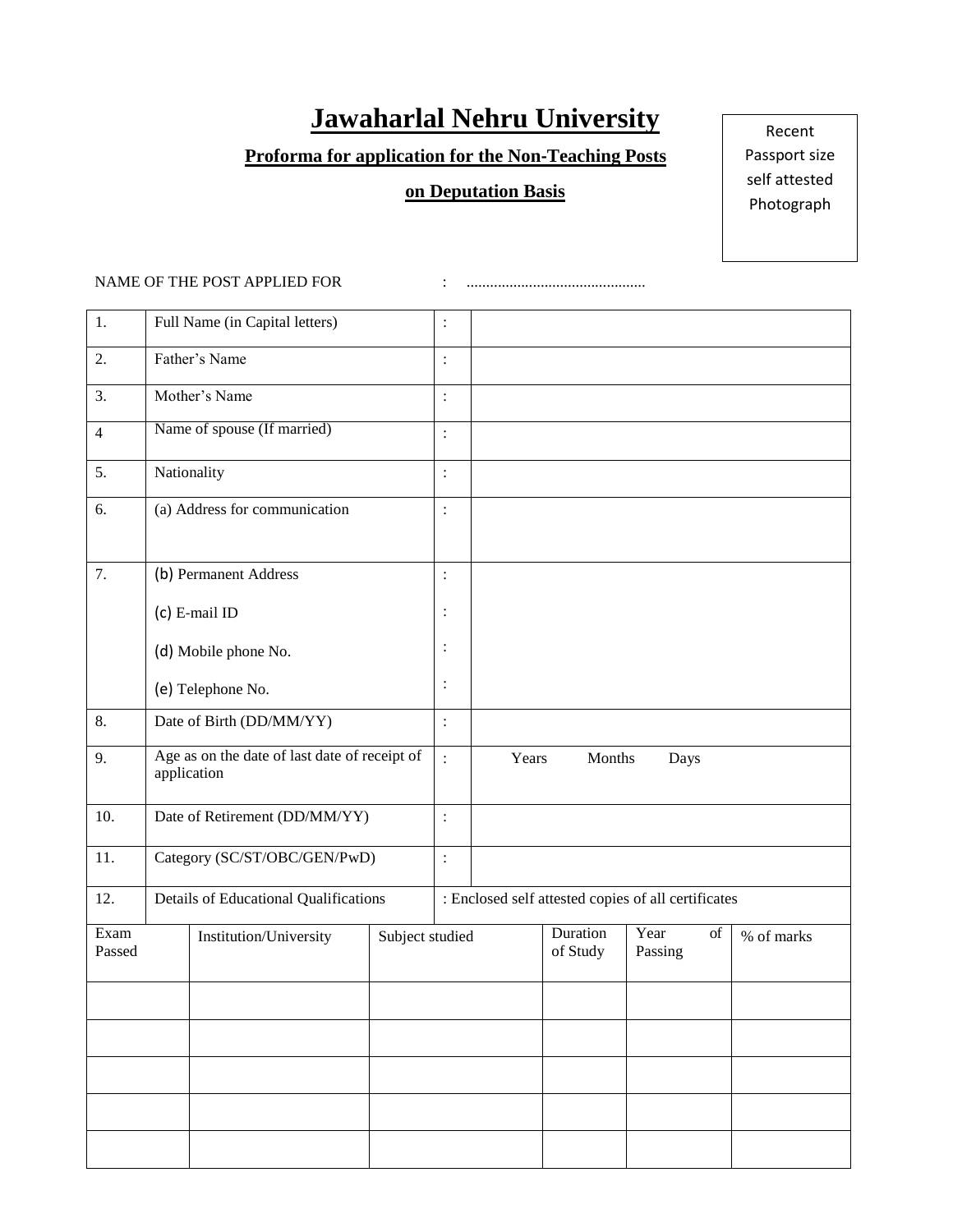| 13.                                              | Details                                                                                  | of<br><b>Educational Qualifications</b>                                                                            | Professional    | Technical<br>$\sqrt{2}$ |                |                            | : Enclosed self attested copies of all certificates                                           |                                            |                                                                                                                                                                                                                       |  |
|--------------------------------------------------|------------------------------------------------------------------------------------------|--------------------------------------------------------------------------------------------------------------------|-----------------|-------------------------|----------------|----------------------------|-----------------------------------------------------------------------------------------------|--------------------------------------------|-----------------------------------------------------------------------------------------------------------------------------------------------------------------------------------------------------------------------|--|
| Institution/<br><b>Exam Passed</b><br>University |                                                                                          |                                                                                                                    | Subject studied |                         |                | Duration of<br>Study       | Year<br>Passing                                                                               | % of marks<br>of                           |                                                                                                                                                                                                                       |  |
|                                                  |                                                                                          |                                                                                                                    |                 |                         |                |                            |                                                                                               |                                            |                                                                                                                                                                                                                       |  |
|                                                  |                                                                                          |                                                                                                                    |                 |                         |                |                            |                                                                                               |                                            |                                                                                                                                                                                                                       |  |
| 14.                                              |                                                                                          |                                                                                                                    |                 |                         |                |                            | authenticated your signature, if required. Enclosed self attested copies of all certificates. |                                            | Details of Employment in chronological order (Candidates are advised to fill-up this column carefully and in<br>terms of conditions stipulated in the Advertisement to avoid rejection) Enclose additional sheet duly |  |
| Name<br>Organization                             | of                                                                                       | Post held<br>and Basic Pay                                                                                         |                 | Pay Scale/Level         |                | <b>Duration of Service</b> |                                                                                               | Nature<br>of<br>appointment                | Nature<br>of<br>duties                                                                                                                                                                                                |  |
|                                                  |                                                                                          |                                                                                                                    |                 |                         | From           |                            | To                                                                                            | (whether<br>regular<br><b>or</b><br>adhoc) | (full details)                                                                                                                                                                                                        |  |
|                                                  |                                                                                          |                                                                                                                    |                 |                         |                |                            |                                                                                               |                                            |                                                                                                                                                                                                                       |  |
|                                                  |                                                                                          |                                                                                                                    |                 |                         |                |                            |                                                                                               |                                            |                                                                                                                                                                                                                       |  |
|                                                  |                                                                                          |                                                                                                                    |                 |                         |                |                            |                                                                                               |                                            |                                                                                                                                                                                                                       |  |
| 15.                                              |                                                                                          | Please state clearly whether in the light of<br>above entries made by you, you meet the<br>requirement of the post |                 |                         |                | $\mathbf{r}$               |                                                                                               |                                            |                                                                                                                                                                                                                       |  |
| 16.                                              | Do                                                                                       | hold<br>you<br>experience for the post applied for                                                                 | the             | requisite               | years          | $\ddot{\cdot}$             |                                                                                               |                                            |                                                                                                                                                                                                                       |  |
| 17.                                              | Nature of present employment                                                             |                                                                                                                    |                 |                         | $\ddot{\cdot}$ |                            |                                                                                               |                                            |                                                                                                                                                                                                                       |  |
| 18.                                              | In case the present employment is held on<br>deputation/contract basis, please state :   |                                                                                                                    |                 |                         | $\cdot$        |                            |                                                                                               |                                            |                                                                                                                                                                                                                       |  |
|                                                  | a) The date of initial appointment<br>b) Period of appointment on<br>deputation/contract |                                                                                                                    |                 |                         |                | $\ddot{\cdot}$             |                                                                                               |                                            |                                                                                                                                                                                                                       |  |
|                                                  | Name<br>of<br>the<br>office<br>C)<br>parent<br>organization:                             |                                                                                                                    |                 |                         |                | $\ddot{\cdot}$             |                                                                                               |                                            |                                                                                                                                                                                                                       |  |
| 19.                                              | Are you in the revised scale of pay? If yes,<br>date of revision and pre-revised scale.  |                                                                                                                    |                 |                         |                | $\ddot{\cdot}$             |                                                                                               |                                            |                                                                                                                                                                                                                       |  |
| 20.                                              | Have                                                                                     | you<br>ever<br>penality. if yes please give details                                                                | been            | imposed                 | any            | $\cdot$                    |                                                                                               |                                            |                                                                                                                                                                                                                       |  |